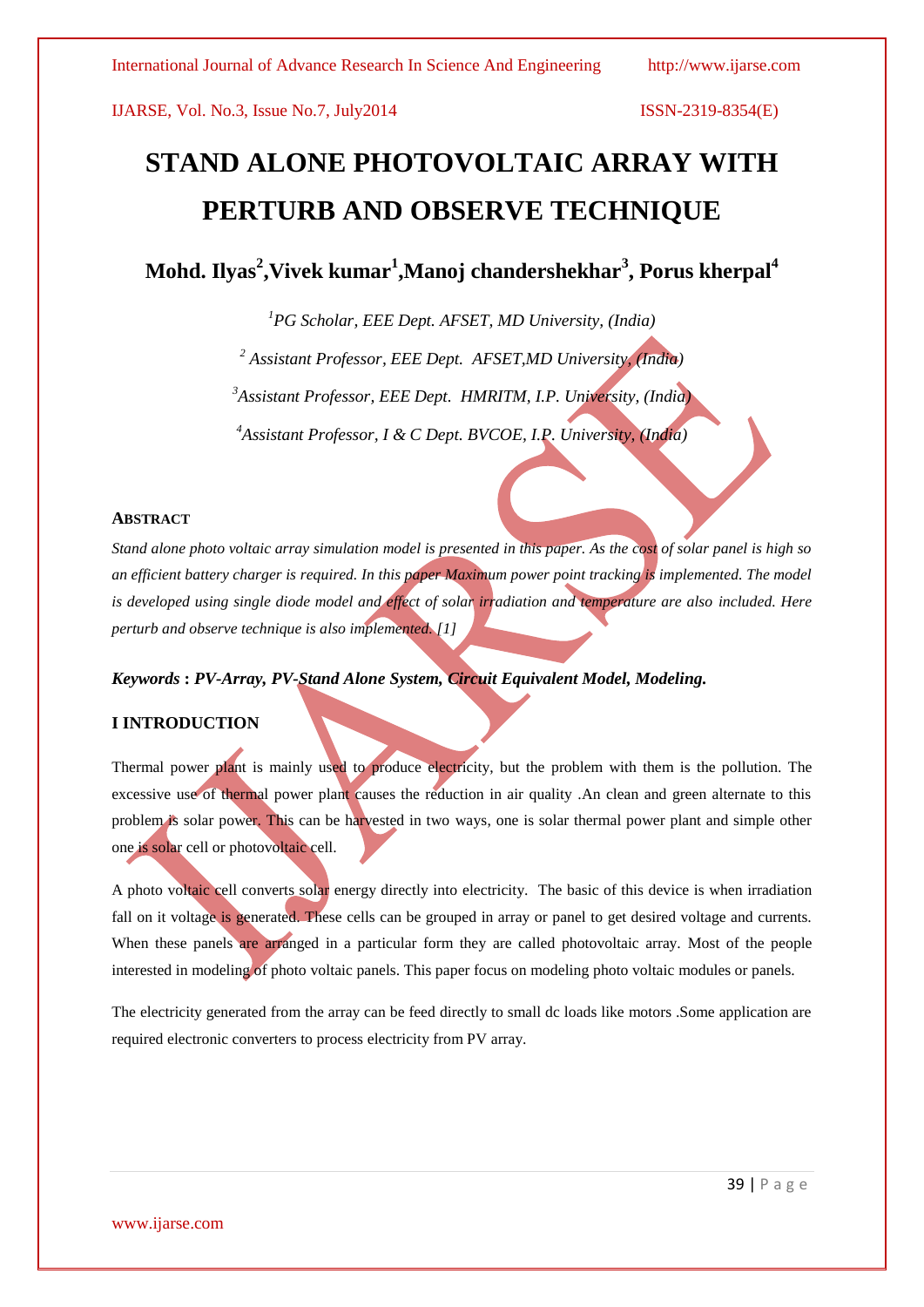#### **II MODELING OF PV PANEL**

Fig 1.shows the equivalent circuit of the ideal photo voltaic cell. The basic equation from the theory of semi conductor that mathematically describe the I-V characteristics of the ideal photo voltaic cell is given by equation (1) . This basic equation is used to simulate the solar cell.



I.  $I = Iph - \dots (1)$ 

**Fig.1.Single-Diode Model of the Theoretical Photovoltaic Cell and Equivalent Circuit of a Practical Photovoltaic Device Including The Series And Parallel Resistances.**

## **III NOMENCLATURE**

- I <sub>PV</sub>, V<sub>PV</sub> Solar cell current and voltage
- $I<sub>D</sub>$ ,  $V<sub>D</sub>$  Diode current and voltage
- Iph Irradiation current (generated by solar light)
- $G -$  Solar Irradiance (W/m<sup>2</sup>)
- T Temperature

a - Diode ideality factor

K - Boltzmann's constant

www.ijarse.com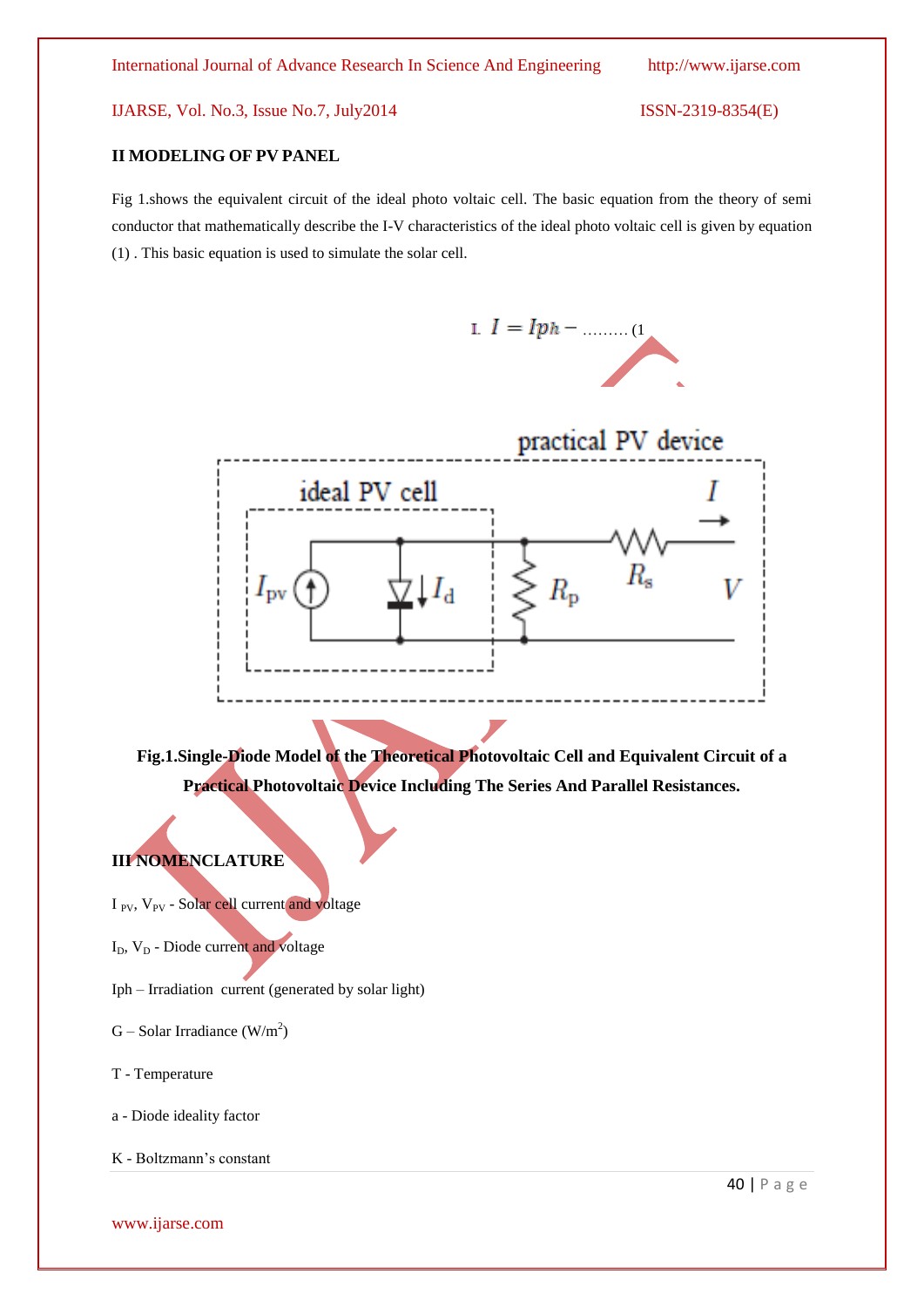#### International Journal of Advance Research In Science And Engineering http://www.ijarse.com

#### IJARSE, Vol. No.3, Issue No.7, July2014 ISSN-2319-8354(E)

e - Electron charge

Ir - Reverse saturation current

Rsh, Rse - Shunt and series resistance

Vt - Thermal voltage $(= nkT/q)$ 

δV, δI - Ripple voltage and current

Ts,fs - Switching period & Frequency

D - Duty ratio .

## **IV THE MPPT CONTROL ALGORITHMS**

Perturb and Observe: The P&O method gets its name from how it works. The algorithm will change (perturb) the voltage of the PV panel (by changing the duty cycle), and then measure (observe) how the power changes. If the power increases, the voltage will continue to be changed in this direction. If a change in voltage causes a decrease in power, the voltage will then be changed in the other direction.



Fig. 2: Perturb and Observe MPPT algorithm.

41 | P a g e

www.ijarse.com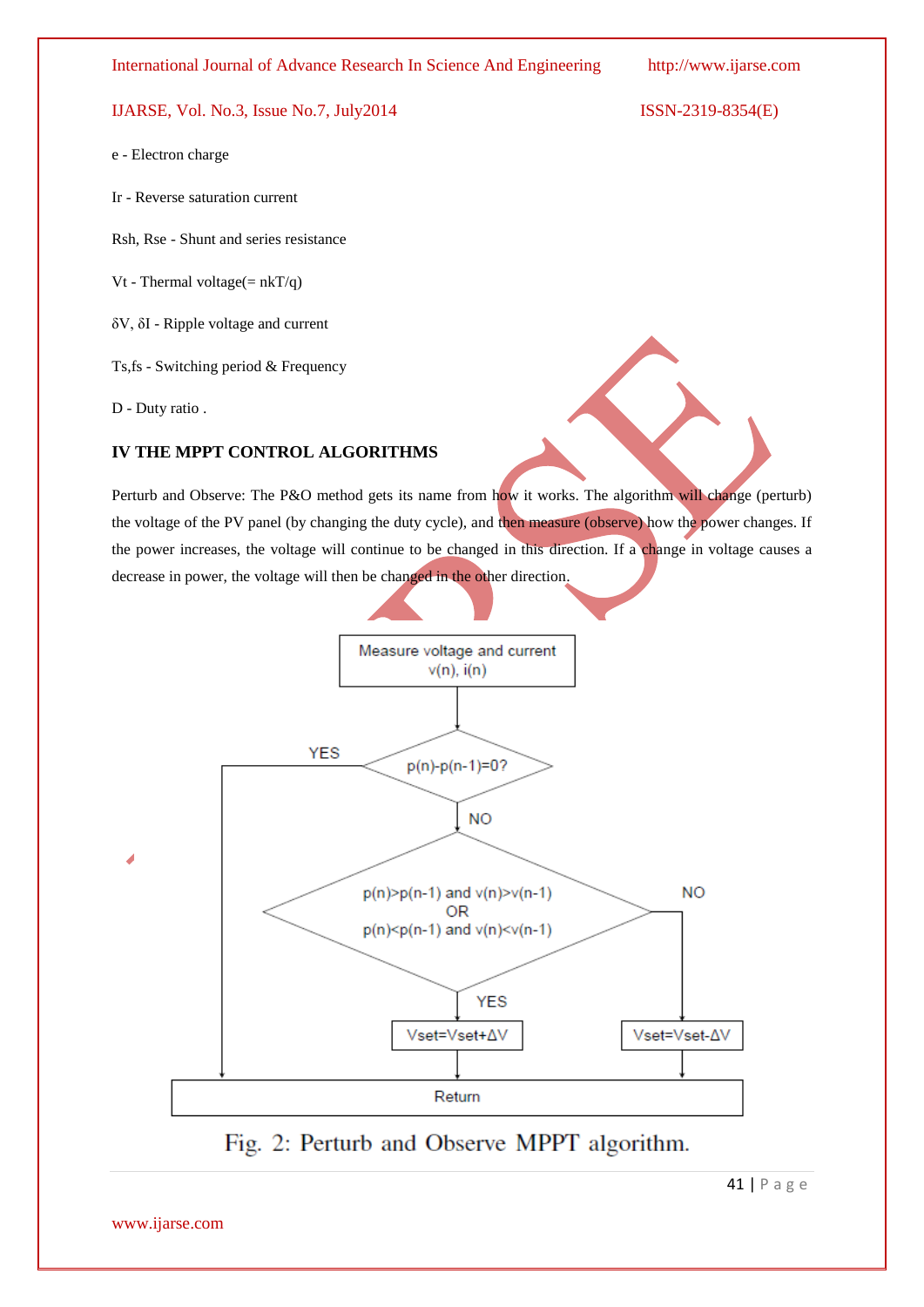## **V SIMULATION & RESULTS**



**Fig.5. Simulation Model of P N O in MATLAB**

42 | P a g e

www.ijarse.com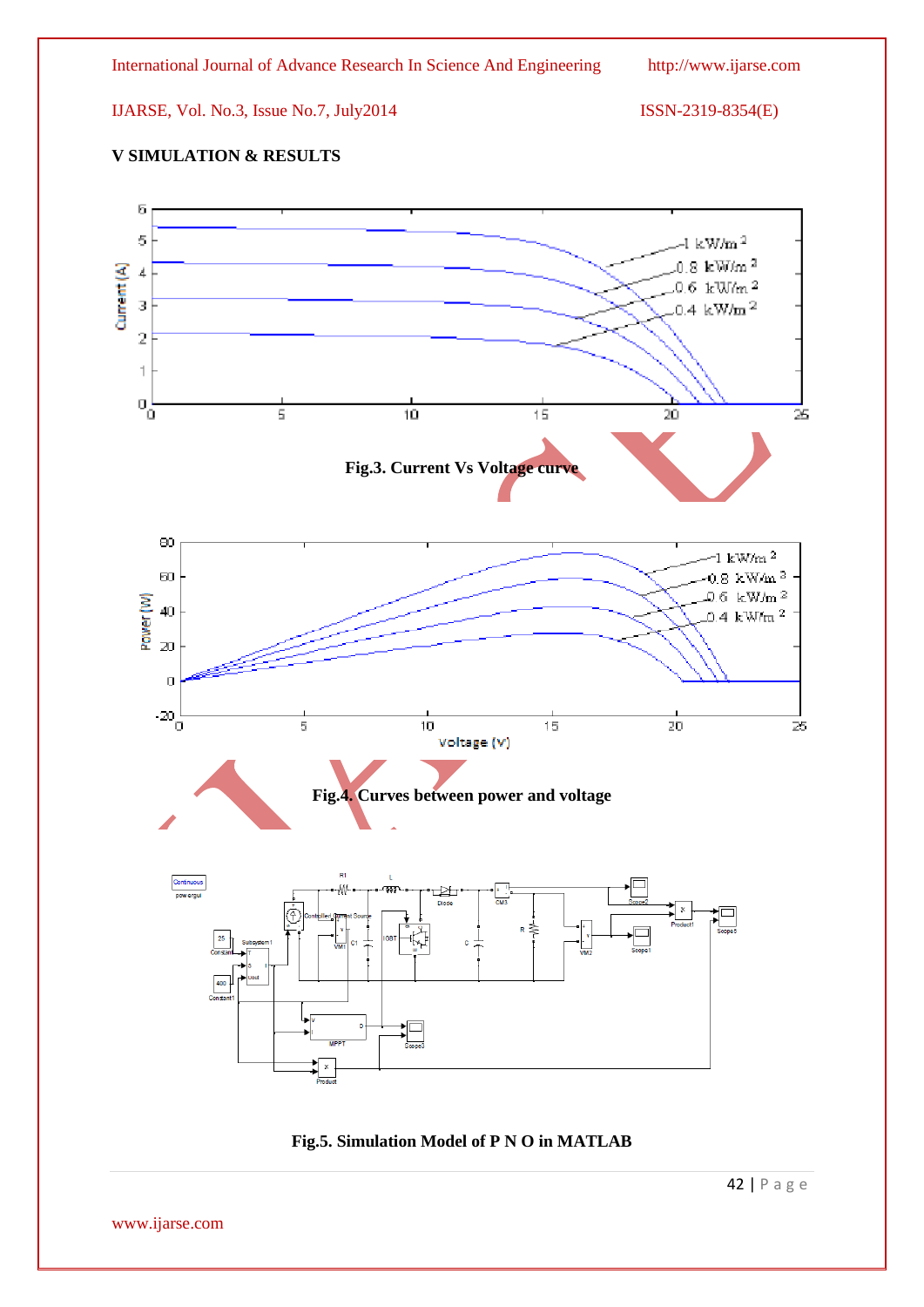

# **VI CONCLUSION**

All the curves and waveforms are drawn and studied to see the working of perturb and observe technique. It is also observe that this technique improves the power output but also increases the oscillation in output. But if we consider the cost of photovoltaic array its efficient to use any MPPT technique.